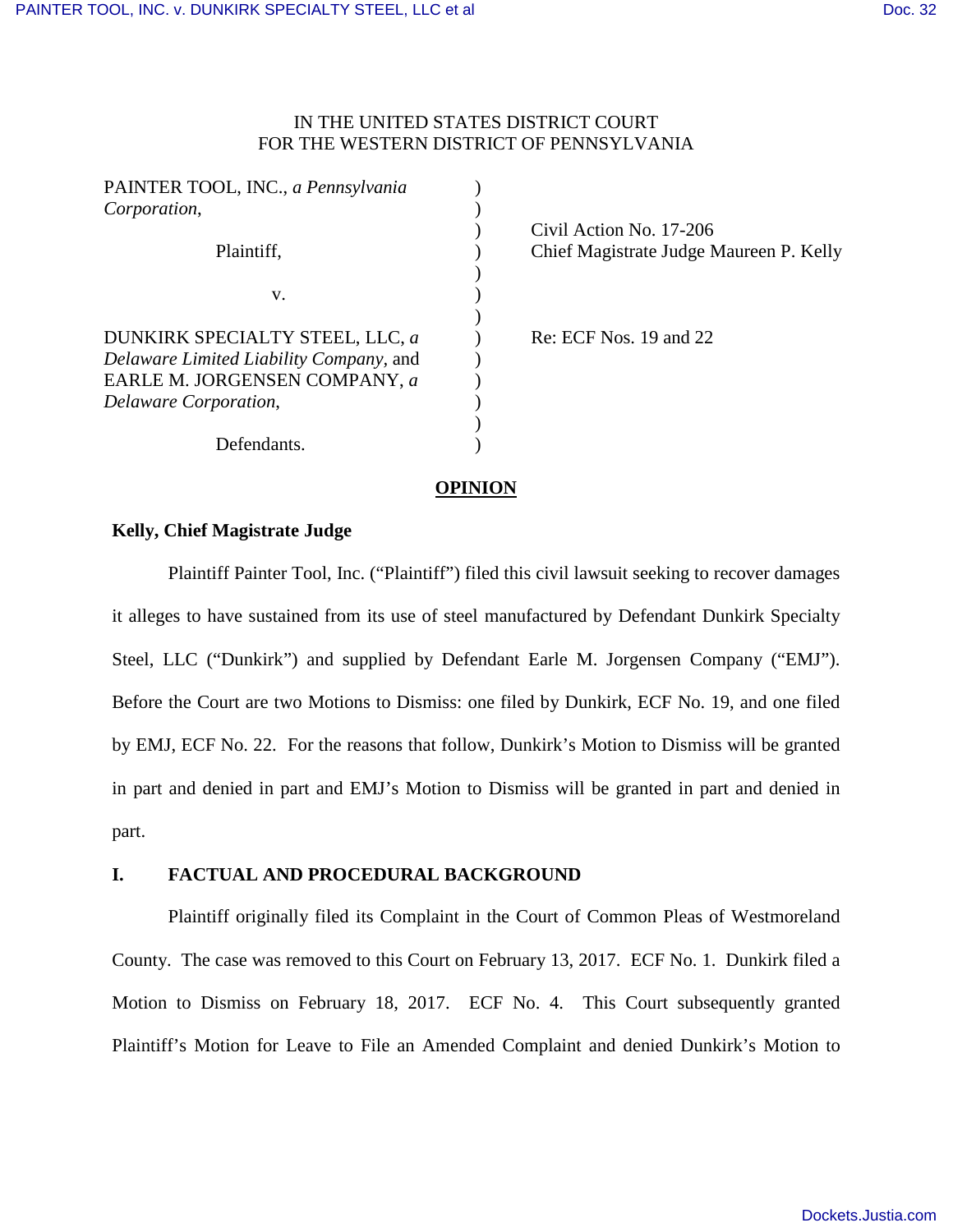Dismiss as moot. ECF Nos. [1](#page-1-0)3-14. On April 4, 2017, Plaintiff filed the operative Complaint.<sup>1</sup> ECF No. 17.

In the Complaint, Plaintiff makes the following allegations. On August 8, 2013, Plaintiff was awarded a contract from the United States Navy for the construction of 400 steel valves ("the Navy contract"). Id. ¶ 6. Plaintiff was to be paid \$2,414,000 under the Navy contract. Id. ¶ 7. The Navy contract specified that the stems for the valves had to be made to certain specifications, notably "SAE-AMS-QQ-S-763, Class 410, Condition T." Id. ¶ 8. Plaintiff sent a purchase order to EMJ for "507 feet (min.) x .750" Dia. RD, (43 Bars 12' R/L), 410 SS, Heat Treated to Condition 'T' per QQ-S-763B. 776 lbs" for a total price of \$2,366.80 ("the Purchase Order"). Id. ¶ 9. EMJ accepted the Purchase Order and, on September 18, 2013, EMJ shipped steel ("the Materials") to Plaintiff, along with a Dunkirk's Material Certification ("the First Material Certification") of the Materials. Id.  $\P$  11-12. The First Material Certification met the specifications of both the Purchase Order and the Navy contract and in reliance thereupon, Plaintiff paid EMJ in full and began manufacturing the valves. Id.  $\P$  14-15.

In or about February and March of 2014, Plaintiff completed hardness testing of the finished valve stems and assembled the first 50 valves. Id. ¶ 17. On March 13, 2014, Plaintiff submitted its certifications for those 50 valves for review and approval by the Navy. Id. Plaintiff then completed the remaining valves for the Navy contract. Id.

After receipt of the certifications for the first 50 valves, the Navy raised concerns pertaining to the steel from which the valve stems were made.  $\underline{Id}$ .  $\P$  18. The Navy requested that Plaintiff provide it with a revised material certification from Dunkirk. Id. Dunkirk issued "the

 $\overline{a}$ 

<span id="page-1-0"></span><sup>1</sup> This Complaint is entitled "Second Amended Complaint." ECF No. 17. Plaintiff filed an original Complaint and an Amended Complaint in the Court of Common Pleas. ECF No. 1-2.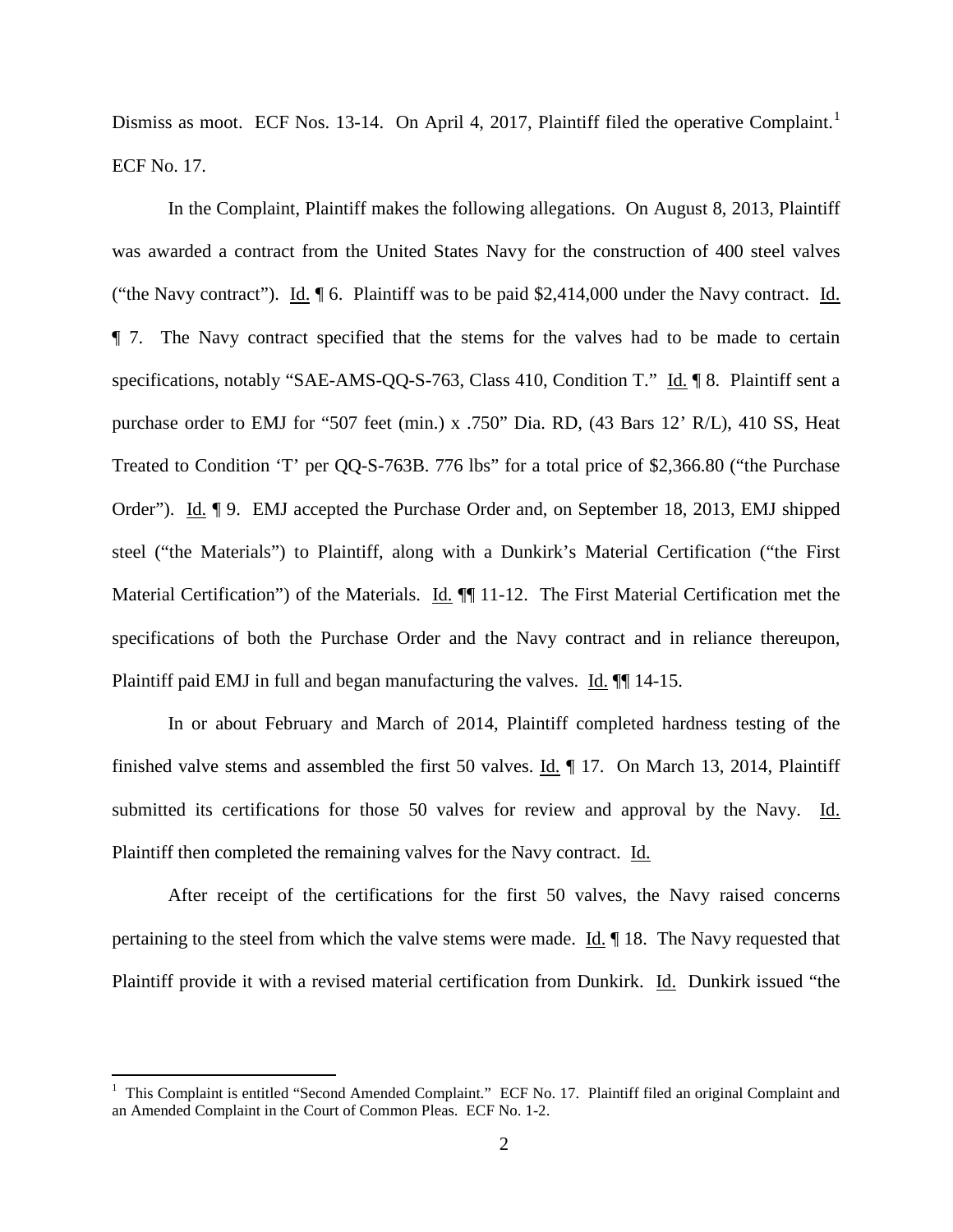Second Material Certification" on March 26, 2014, which was substantially identical to the First Material Certification. Id. ¶ 19.

On April 29, 2014, Dunkirk issued "the Third Material Certification" and "the Fourth Material Certification." Id.  $\parallel$  20. These certifications represented that the Materials had a hardness level of 287 BHN/30 HRC, *i.e.*, that the steel was harder than originally represented. Id. ¶ 21. In response to the change in representation of the hardness level of the Materials, the Navy requested that Plaintiff provide it with a complete history of the heat treatment performed on the Materials by Dunkirk. Id. ¶ 22. On November 10, 2014, Dunkirk issued "the Fifth Material Certification" in which Dunkirk represented that the Materials had been heat treated to Condition H rather that to Condition T as requested in the Purchase Order. Id. ¶ 24.

The Navy conducted an audit of Plaintiff and its facility in December of 2014. On December 19, 2014, in response to the audit, Plaintiff sent two samples of the finished stems, manufactured with the Materials, to Westmoreland Mechanical Testing & Research, Inc. ("WMT&R") for an independent hardness examination. Id.  $\P$  26. WMT&R issued its report that same day, finding unacceptable hardness levels for the specifications of the Purchase Order. Id.  $\P$  27.

On January 6, 2015, the Navy issued a report as to its audit, finding that Dunkirk failed to provide steel that met the specifications of the Navy contract and the Purchase Order because the Materials had been heat treated to achieve Class 410, Condition H, not Class 410, Condition T. Id. ¶ 29. The report further concluded that the failure to meet these specifications had a direct impact on the ultimate product. Id.

Due to the improper hardness level of the steel, the Navy rejected the stems/valves produced by Plaintiff on multiple occasions. Id. 1 31. Plaintiff incurred significant additional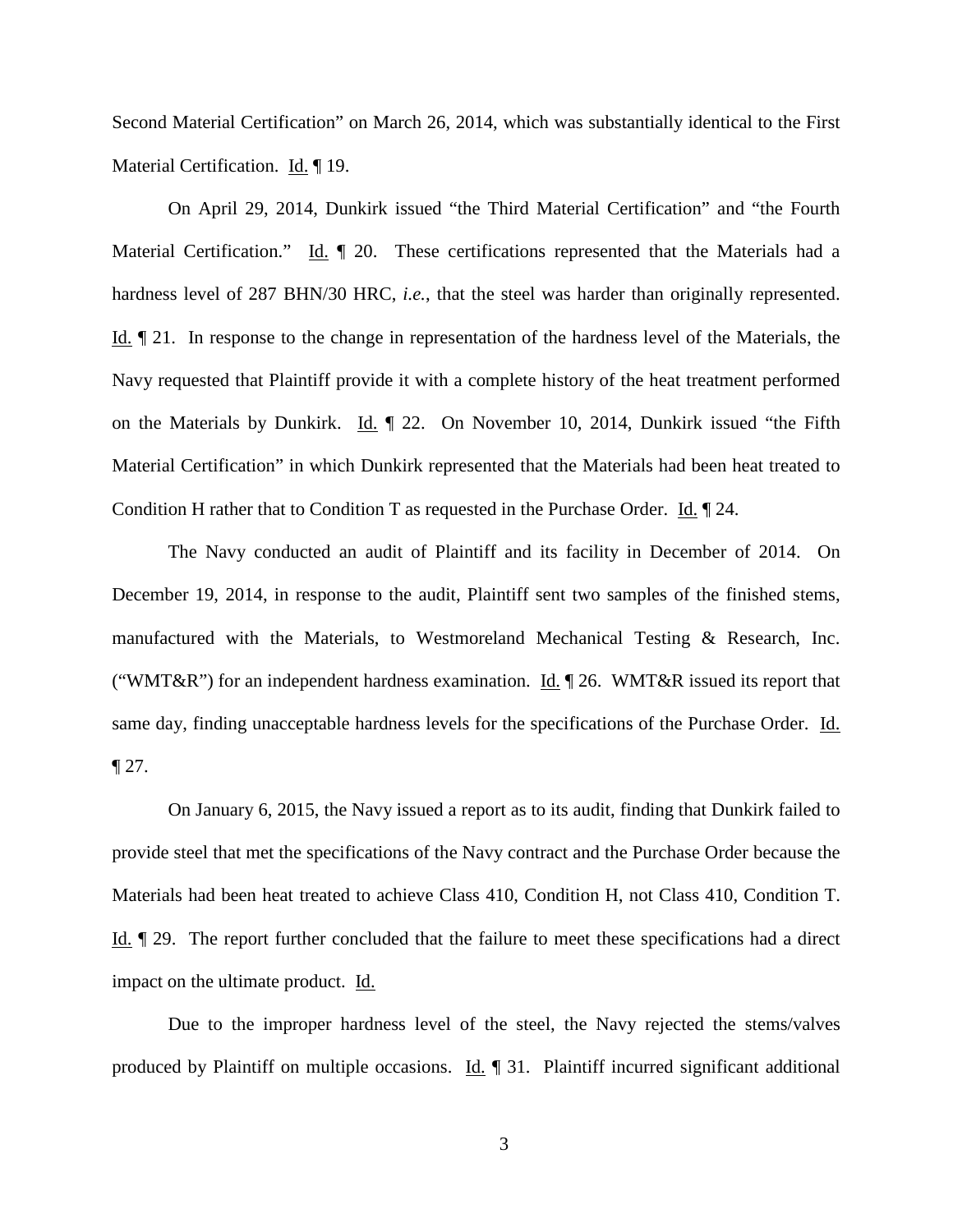expenses in correcting the hardness level of the steel. Id. ¶ 32. In replacing the valves so that the Navy would accept them, Plaintiff incurred costs of over \$275,000. Id. ¶ 33.

Further, as a result of the audit and the defective steel, Plaintiff's business reputation and goodwill were damaged and it lost numerous Navy contracts that it would have received. Id. ¶ 34. In total, Plaintiff has suffered at least \$1,200,000 in damages for lost profits, loss of business operations, loss of reputation and goodwill, loss of future contracts and other incidental and consequential damages. Id. ¶ 35.

In its Complaint, Plaintiff alleges ten counts: (1) Count I against EMJ for breach of contract; (2) Count II against EMJ for breach of express warranty; (3) Count III against EMJ for breach of implied warranty of merchantability; (4) Count IV against EMJ for breach of implied warranty of fitness for a particular purpose; (5) Count V against EMJ for unjust enrichment; (6) Count VI against Dunkirk for promissory estoppel; (7) Count VII against Dunkirk for breach of express warranty; (8) Count VIII against Dunkirk for breach of implied warranty of merchantability; (9) Count IX against Dunkirk for breach of implied warranty of fitness for a particular purpose; and (10) Count X against Dunkirk for negligent misrepresentation. Id. at 7-15.

On April 18, 2017, Dunkirk filed its instant Motion to Dismiss and Brief in Support. ECF Nos. 19-20. On May 15, 2017, Plaintiff filed its Brief in Opposition to Dunkirk's Motion to Dismiss. ECF No. 25. On May 25, 2017, Dunkirk filed a Reply Brief. ECF No 30.

On April 25, 2017, EMJ filed its instant Motion to Dismiss and Brief in Support. ECF Nos. 22-23. On May 15, 2017, Plaintiff filed its Brief in Opposition to EMJ's Motion to Dismiss. ECF No. 26. On May 31, 2017, EMJ filed a Reply Brief. ECF No. 31.

The Motions to Dismiss are now ripe for consideration.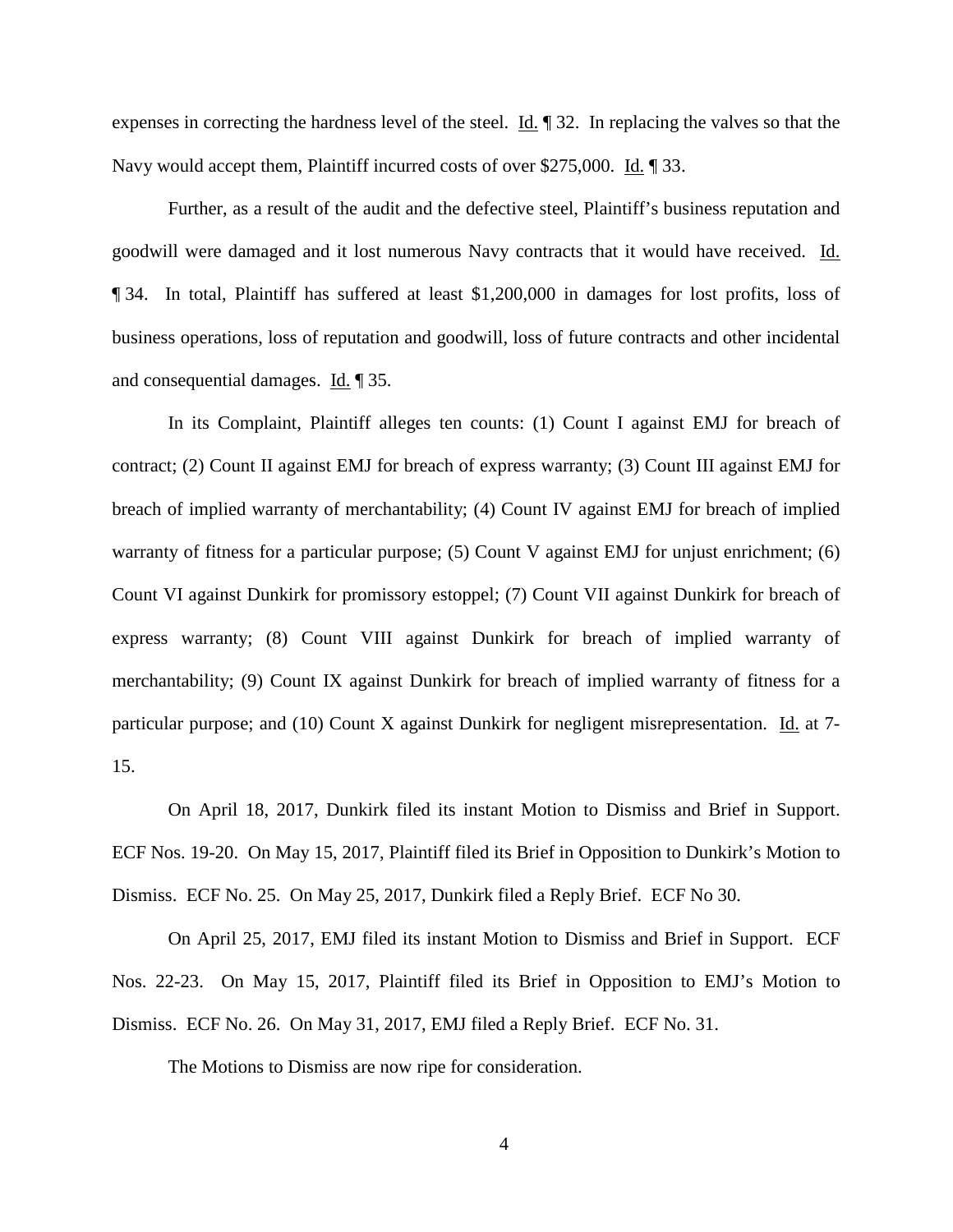### **II. STANDARD OF REVIEW**

As the United States Supreme Court explained in Bell Atlantic Corp. v. Twombly, 550 U.S. 544 (2007), a complaint may properly be dismissed pursuant to Federal Rule of Civil Procedure 12(b)(6) if it does not allege "enough facts to state a claim to relief that is plausible on its face." Id. at 570. In assessing the merits of a claim subject to a motion to dismiss, a court must accept all alleged facts as true and draw all inferences gleaned therefrom in the light most favorable to the non-moving party. Phillips v. County of Allegheny, 515 F.3d 224, 228 (3d Cir. 2008) (citing Worldcom, Inc. v. Graphnet, Inc., 343 F.3d 651, 653 (3d Cir. 2003)). A pleading party need not establish the elements of a *prima facie* case at this stage; the party must only "put forth allegations that 'raise a reasonable expectation that discovery will reveal evidence of the necessary element[s].'" Fowler v. UPMC Shadyside, 578 F.3d 203, 213 (3d Cir. 2009) (quoting Graff v. Subbiah Cardiology Associates, Ltd., 2008 WL 2312671 (W.D. Pa. June 4, 2008)).

In its review, the Court may consider exhibits attached to the complaint, matters of public record and undisputedly authentic documents upon which the plaintiff's claims are based. Kriley v. IBM Corp., Civ. A. No. 16-1860, 2017 U.S. Dist. LEXIS 70978, at \*5 (W.D. Pa. May 10, 2017)(citations omitted).

#### **III. DISCUSSION**

#### **A. Motion to Dismiss filed by EMJ**

#### **1. Count I: Breach of contract**

In Count I, Plaintiff alleges that EMJ breached its obligations under the terms of the Purchase Order by failing to ship conforming goods without any material defects. ECF No. 17 ¶ 40. Although Plaintiff's allegations under Count I do not identify the nature of the nonconformance or the specific material defect, in the preceding "Facts" section of the Complaint,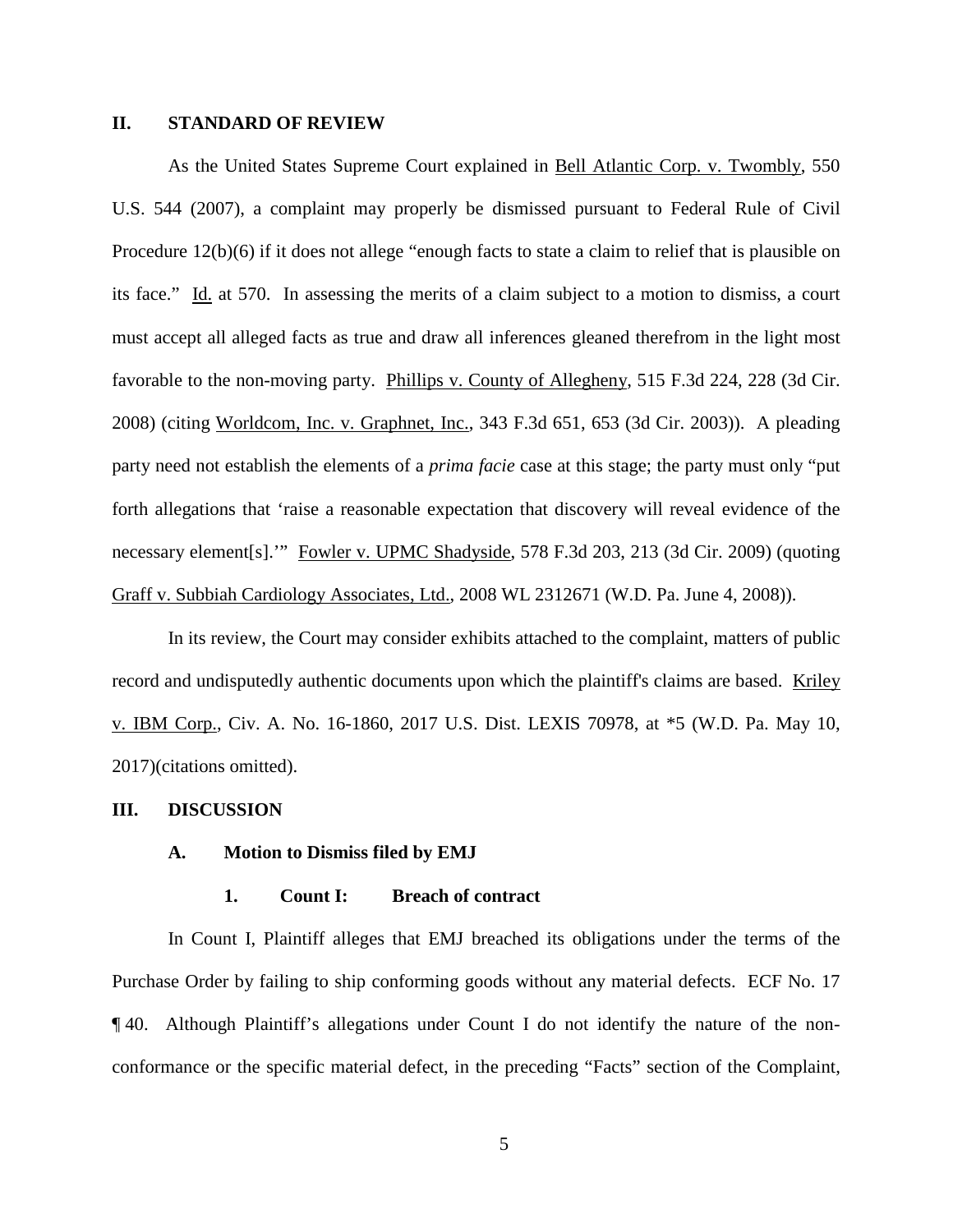and in its Brief in Opposition to EMJ's Motion to Dismiss, Plaintiff makes clear that the basis of Count I is that EMJ shipped steel bars that that been heat-treated to condition "H" and not condition "T." ECF No. 17 at 1-7; ECF No. 26 at 9.

EMJ asserts that it did not breach the Purchase Order in this manner because steel that is heat-treated to Condition "H" also meets the requirements of Condition "T." ECF No. 23 at 8. At this stage of the case, the Court will not engage in fact-finding as to the meanings of steel specifications. Plaintiff's allegations of a material difference between the specification of the steel ordered and the Materials delivered are sufficient to establish a plausible claim for breach of contract.

Accordingly, EMJ's Motion to Dismiss Count I will be denied.

### **2. Count II: Breach of express warranty**

As it did in seeking to dismiss Count I, EMJ seeks to dismiss Count II on the basis that the steel EMJ sold to Plaintiff met or exceeded all of the express requirements of the Purchase Order. ECF No. 23 at 9-10. As the Court found in denying EMJ's Motion to Dismiss Count I, the Court finds that the determination as to whether the express requirements were met or exceeded by a different heat-treated condition is a question of fact not appropriate for resolution at this stage.

Accordingly, EMJ's Motion to Dismiss Count II will be denied.

#### **3. Count III: Breach of implied warranty of merchantability**

In Count III, Plaintiff alleges that EMJ breached its implied warranty of merchantability in that the Materials "did not pass without objection in the trade under the description in the Purchase Order." ECF No. 17 ¶ 51.

As the United States Court of Appeals for the Third Circuit recently explained: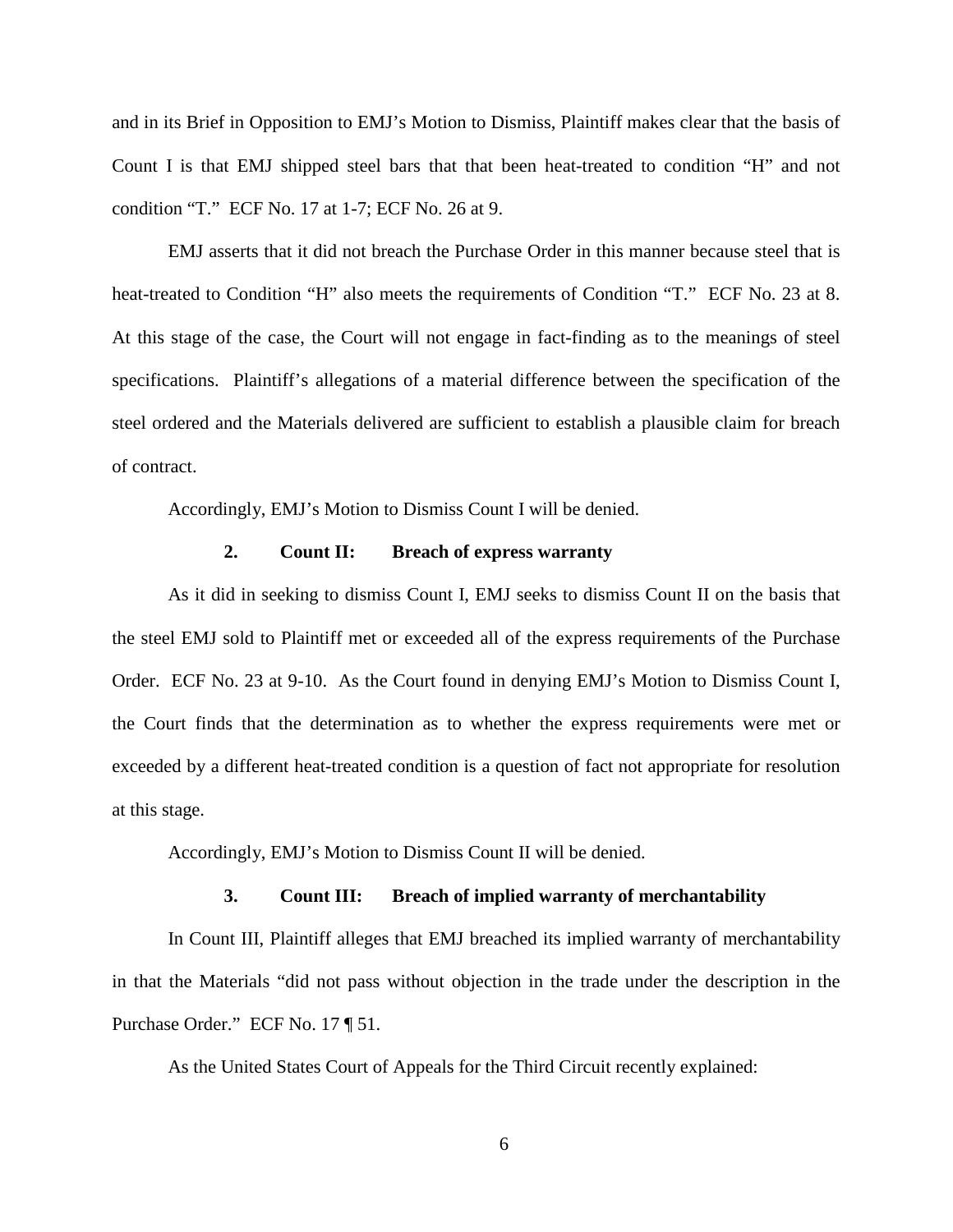Under Pennsylvania law, "a warranty that the goods shall be merchantable is implied in a contract for their sale if the seller is a merchant with respect to goods of that kind." 13 PA. CONS. STAT. ANN. § 2314(a). The Pennsylvania Supreme Court has explained that

[t]he concept of "merchantability" does not require that the goods be the best quality, or the best obtainable, but it does require that they have an inherent soundness which makes them suitable for the purpose for which they are designed, that they be free from significant defects, that they perform in the way that goods of that kind should perform, and that they be of reasonable quality within expected variations and for the ordinary purpose for which they are used.

Gall by Gall v. Allegheny Cty. Health Dep't, 521 Pa. 68, 555 A.2d 786, 789-90 (Pa. 1989) (citations omitted). Thus, to establish a breach of this warranty, a plaintiff must show, among other things, that the product at issue was defective. Altronics of Bethlehem, Inc. v. Repco, Inc., 957 F.2d 1102, 1105 (3d Cir. 1992). A plaintiff can meet this burden by proving that the product "functioned improperly in the absence of abnormal use and reasonable secondary causes." Id. (citation and internal quotation marks omitted).

Am. Atelier, Inc. v. Materials, Inc., No. 16-2107, 2017 U.S. App. LEXIS 851, at \*3 (3d Cir. Jan. 18, 2017).

EMJ argues that: (1) Plaintiff fails to allege that the Materials were not below commercial standards or generally unacceptable in the trade; and (2) EMJ expressly disclaimed the warranty of merchantability in its order confirmation. ECF No. 23 at 10-11.

In opposition to EMJ's Motion to Dismiss, Plaintiff asserts that the Materials were not merchantable because they had been heat-treated to a condition other than that specified in the Purchase Order. ECF No. 26 at 13-15.

Because Plaintiff only alleges that the Materials failed to meet its specifications and fails to allege a defect in the steel which prevented it from being used for its ordinary purpose, Plaintiff fails to advance a plausible claim as to a breach of implied warranty of merchantability. Accordingly, EMJ's Motion to Dismiss Count III will be granted.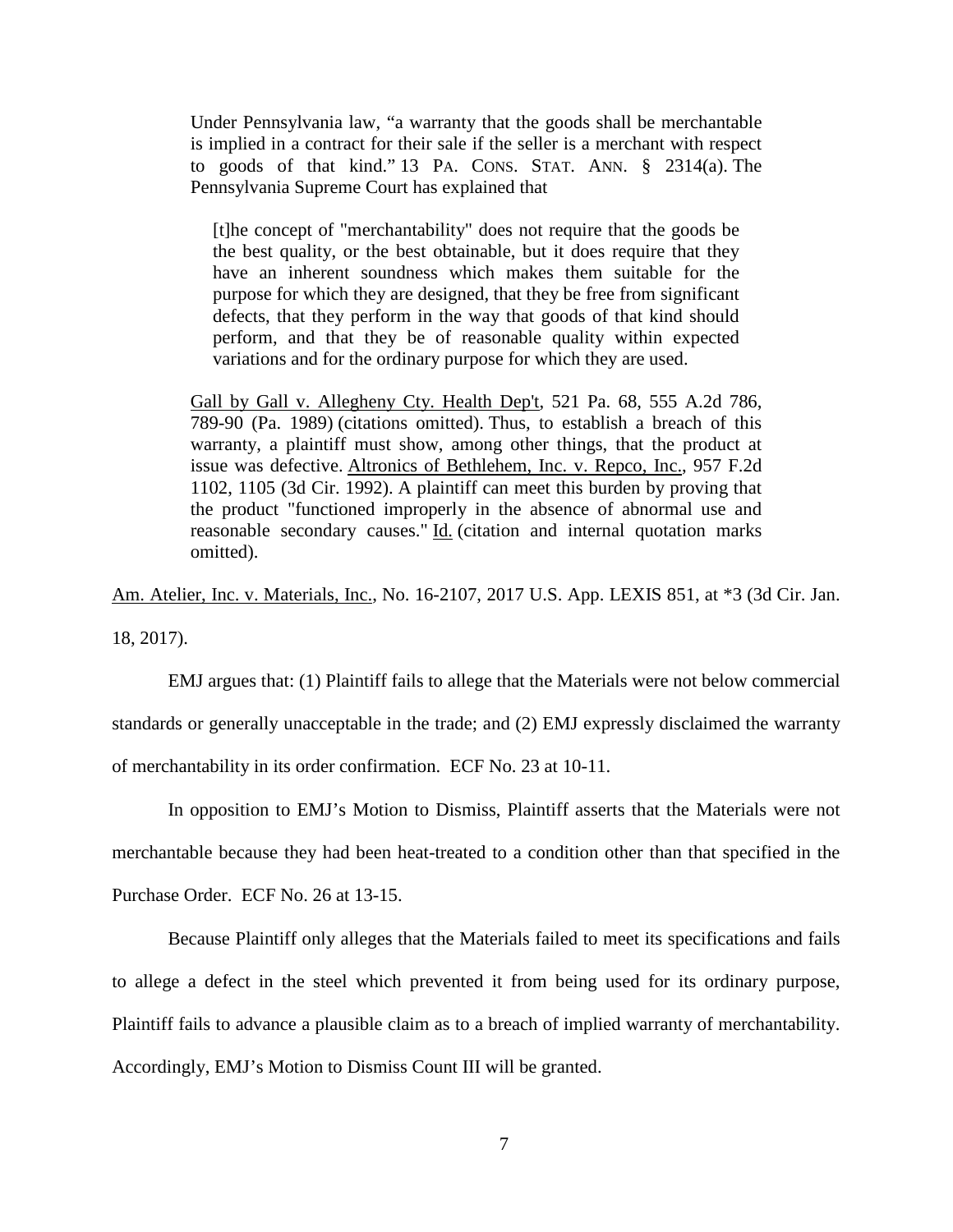## **4. Count IV: Breach of implied warranty of fitness for a particular purpose**

In Count IV, Plaintiff alleges, *inter alia*, that EMJ was aware that Plaintiff would use the

Materials for a particular purpose in a shipboard system for the Navy and that Plaintiff relied on

EMJ's skill and judgment in purchasing the Materials. ECF No. 17 ¶¶ 54, 57.

As the United States Court of Appeals for the Third Circuit has explained:

The warranty of fitness for a particular purpose is more exacting [than the warranty of merchantability]. It requires that the seller had reason to know of the buyer's particular purpose at the time of contracting and that the buyer was relying on the seller's expertise. In that case, the goods are implicitly warranted to be fit for that particular purpose. 13 PA. CONS. STAT. § 2315. To establish a breach of either warranty, plaintiffs must show that the equipment they purchased from defendant was defective.

Altronics of Bethlehem, Inc. v. Repco, Inc., 957 F.2d 1102, 1105 (3d. Cir. 1992).

EMJ acknowledges that the Purchase Order referenced a number designation for Plaintiff's contract with the Navy, but EMJ argues that the allegations as to its knowledge of Plaintiff's purpose in purchasing the Materials are mere conclusory statements which should not be credited. ECF No. 23 at 12. In its Response to EMJ's Motion to Dismiss, Plaintiff confirms that it is relying on its reference in the Purchase Order to the Navy Contract to "impute[] constructive knowledge upon EMJ that [Plaintiff] was purchasing steel for a particular purpose." ECF No. 28 at 15. The Purchase Order is attached to operative Complaint. ECF No. 17-1. The sole reference therein to the Navy contract is in a box identifying Plaintiff's Contract as: N00104-13-C-FA78. Id. at 1; ECF No. 17 | 6. This document, therefore, does not support Plaintiff's allegation that EMJ had knowledge of the particular purpose for the Materials, *i.e.*, for use in a shipboard system for the Navy. Where allegations are contradicted by written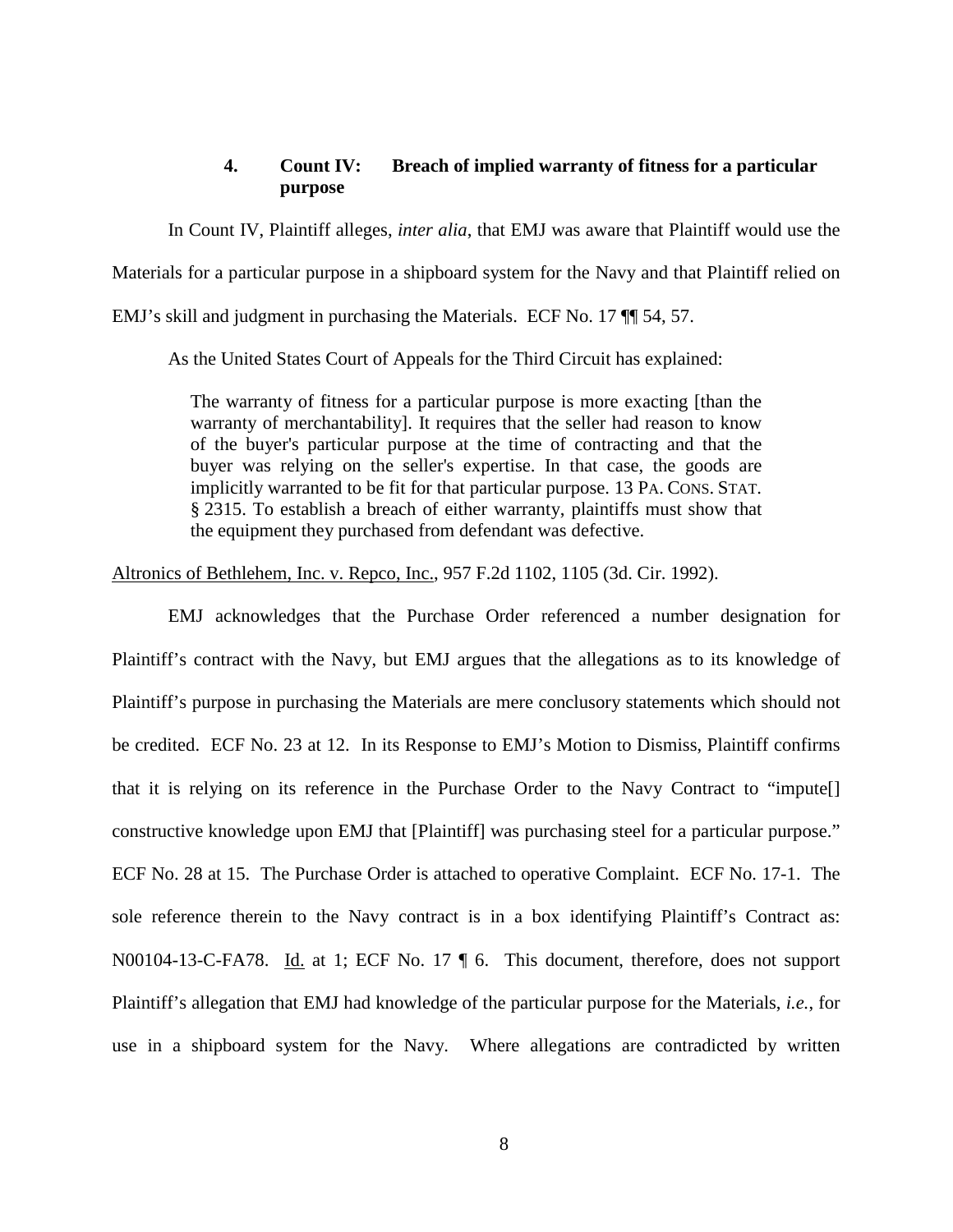documents attached to the complaint, the documents trump the allegations. Campbell v. M&T Bank, 2017 U.S. Dist. LEXIS 41041, at \*2 (W.D. Pa. March 22, 2017)(citation omitted).

Plaintiff thus fails to advance a plausible claim as to a breach of implied warranty of fitness for a particular purpose. Accordingly, EMJ's Motion to Dismiss Count IV will be granted.

### **5. Count V: Unjust enrichment**

In Plaintiff's Response to EMJ Motion to Dismiss, it concedes to the dismissal of Count V. ECF No. 26 at 16. Accordingly, EMJ's Motion to Dismiss Count V will be granted.

### **B. Motion to Dismiss filed by Dunkirk**

## **1. Count VI: Promissory estoppel**

In Count VI, Plaintiff alleges that it relied on Dunkirk's promise as to the specifications of the Materials. ECF No. 17 at 11-12.

In support of its Motion to Dismiss, Dunkirk first argues that Plaintiff cannot maintain a claim for promissory estoppel against Dunkirk where Dunkirk made no promise that could form the basis of such a claim. ECF No. 20 at 15.

Pennsylvania has adopted § 90 of the Restatement (Second) of Contracts which states:

A promise which the promisor should reasonably expect to induce action or forbearance on the part of the promisee or a third person and which does induce such action or forbearance is binding if injustice can be avoided only by enforcement of the promise.

Thatcher's Drug Store of W. Goshen, Inc. v. Consol. Supermarkets, 636 A.2d 156, 160 (Pa. 1994) (quoting RESTATEMENT (SECOND) OF CONTRACTS § 90 (1981)).

In response to this argument, Plaintiff identifies the express promise made by Dunkirk as the representation in the First Material Certification that the Materials were heat-treated to condition "T." ECF No. 25 at 8. Although Dunkirk baldly asserts that "it is not possible to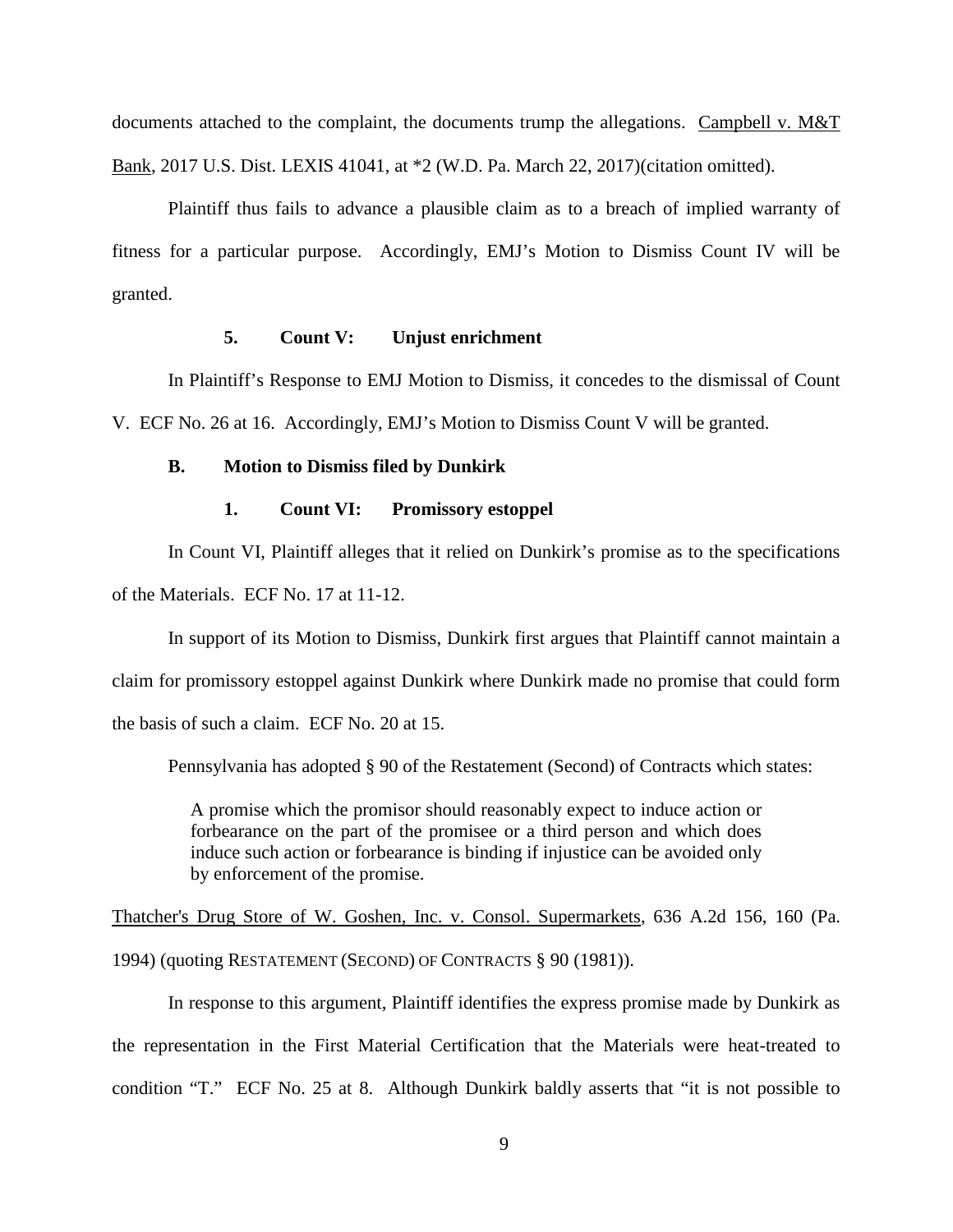contort Dunkirk's Material Certifications into an express promise," ECF No. 20 at 15, the Court finds that the representations made in the First Material Certification establish a plausible basis for a promissory estoppel claim.

Dunkirk also argues that Plaintiff fails to allege reasonable reliability on the First Material Certification. Id. at 15-17. In support of this argument, Dunkirk cites to allegations about tensile strength set forth in Plaintiff's earlier complaints, the unspecified "contradictory" nature of the First Material Certification, Plaintiff's own hardness testing and Plaintiff's failure to request from Dunkirk the heat treatment information required by the Navy contract. Id. at 16-17. At this stage of the case, Plaintiff's allegations of its reliance on the First Material Certification issued by Dunkirk, the manufacturer of the subject steel, are sufficient.

Finally, Dunkirk appears to challenge the "injustice" prong of the promissory estoppel claim, contrasting the cost of the steel and the corrective action taken with the amount of damages sought. Id. at 17. This contrast does not pose a basis upon which to grant a Motion to Dismiss.

Accordingly, Dunkirk's Motion to Dismiss is denied as to Count VI.

### **2. Count VII: Breach of express warranty**

In Count VII, Plaintiff alleges that Dunkirk breached an express warranty by providing Plaintiff with steel that "did not conform to the description or specifications required under the Purchase Order<sup>[2](#page-9-0)</sup> or that Dunkirk certified under the various Material Certifications.<sup>[3](#page-9-1)</sup><sup>3</sup> ECF No. 17 ¶ 78.

<u>.</u>

<span id="page-9-0"></span> $2$  In Paragraph 75 of the Complaint, Plaintiff states, "Dunkirk was aware of the detailed specifications of the steel that was required under the Purchase Order, and Dunkirk was aware that it was required to provide material certifications to [Plaintiff] for that steel under the Purchase Order." ECF No. 17 ¶ 75. It appears that Plaintiff has mistakenly named Dunkirk instead of EMJ in this paragraph. EMJ was the sole alleged recipient of the Purchase Order. Id. ¶ 74.

<span id="page-9-1"></span><sup>&</sup>lt;sup>3</sup> Although the Complaint allegations concern "Material Certifications," ECF No. 17  $\P$  76, 78, in its Memorandum of Law in Opposition to Dunkirk's Motion to Dismiss, Plaintiff clarifies that this claim concerns only the First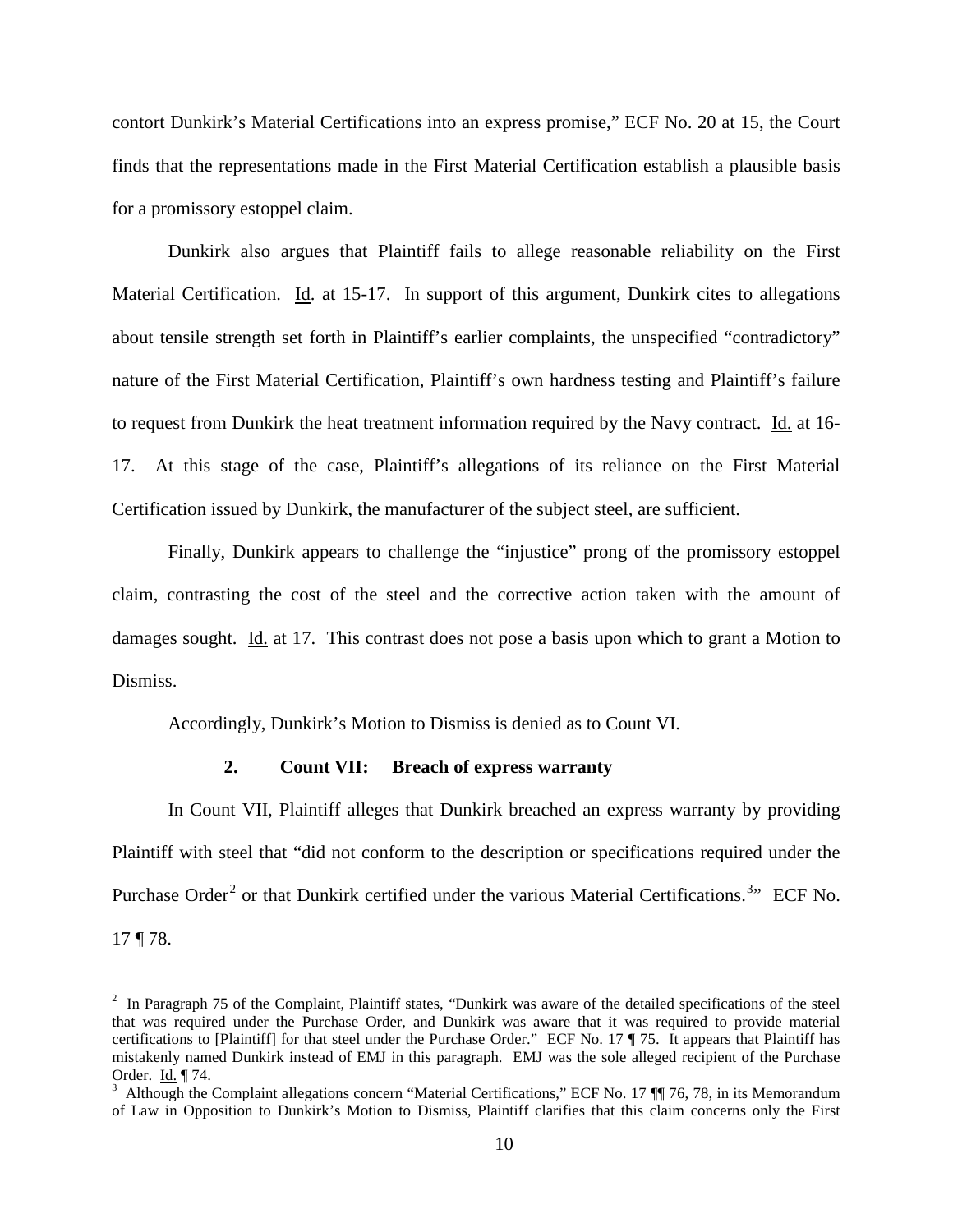In support of its Motion to Dismiss as to Count VII, Dunkirk argues that it only made an express warranty to EMJ, not to Plaintiff. ECF No. 20 at 18-19.

In Pennsylvania, a third party may enforce an express warranty "only under circumstances where an objective fact-finder could reasonably conclude that: (1) the party issuing the warranty intends to extend the specific terms of the warranty to the third party (either directly or through an intermediary); and (2) the third party is aware of the specific terms of the warranty, and the identity of the party issuing the warranty." Fairmont Supply Co. v. Cressman Tubular Prods. Corp., Civ. A. No. 10-1606, 2011 U.S. Dist. LEXIS 24506, at \*18 (quoting Goodman v. PPG Industries, Inc., 849 A.2d 1239, 1246 (Pa. Super. Ct. 2004)).

In its operative Complaint, Plaintiff alleges that "[b]y providing the various Material Certifications, Dunkirk made an affirmation of fact or promise that the steel it manufactured that was ultimately provided to [Plaintiff] under the Purchase Order would conform to that affirmation or promise." ECF No 17 ¶ 76. Plaintiff fails to allege, however, that Dunkirk intended the specific terms of any express warranty to extend to Plaintiff. Instead, in opposition to Dunkirk's Motion to Dismiss, Plaintiff argues that because Dunkirk gave a warranty to EMJ which EMJ provided to Plaintiff, it can be inferred that Dunkirk gave a warranty to Plaintiff. ECF No. 25 at 12-13. Plaintiff provides no authority for such an inference and none is evident to the Court.

Accordingly, Dunkirk's Motion to Dismiss as to Count VII will be granted.

 $\overline{a}$ 

Material Certification. ECF No. 25 at 11 ("In the present case, the facts alleged in the [Complaint] demonstrate that Dunkirk's promise in the First Material Certification created an express warranty that the Materials were heattreated to condition "T.")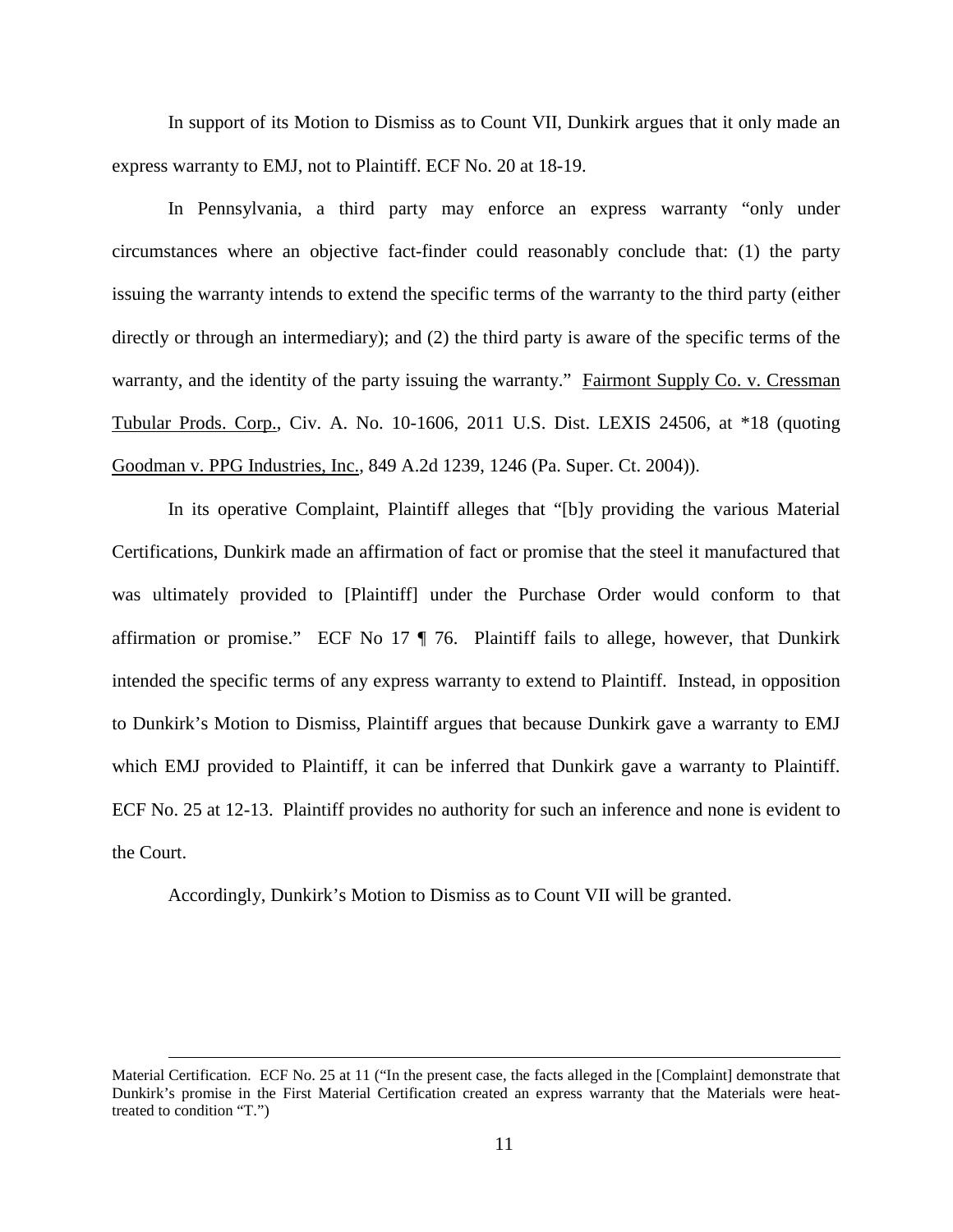#### **3. Count VIII: Breach of implied warranty of merchantability**

In the Complaint, Plaintiff alleges that Dunkirk breached an implied warranty of merchantability "in that the Materials did not pass without objection in the trade under the description in the Purchase Order and for which Dunkirk had warranted." ECF No. 17 ¶ 83.

In support of its Motion to Dismiss as to Count VIII, Dunkirk argues that Plaintiff does

not allege that the steel that Dunkirk provided was unfit for commercial use as stainless steel

alloy. ECF No. 20 at 22-24.

As set forth *infra*:

Under Pennsylvania law, "a warranty that the goods shall be merchantable is implied in a contract for their sale if the seller is a merchant with respect to goods of that kind." 13 PA. CONS. STAT. ANN. § 2314(a). The Pennsylvania Supreme Court has explained that

[t]he concept of "merchantability" does not require that the goods be the best quality, or the best obtainable, but it does require that they have an inherent soundness which makes them suitable for the purpose for which they are designed, that they be free from significant defects, that they perform in the way that goods of that kind should perform, and that they be of reasonable quality within expected variations and for the ordinary purpose for which they are used.

Gall by Gall v. Allegheny Cty. Health Dep't, 521 Pa. 68, 555 A.2d 786, 789-90 (Pa. 1989) (citations omitted). Thus, to establish a breach of this warranty, a plaintiff must show, among other things, that the product at issue was defective. Altronics of Bethlehem, Inc. v. Repco, Inc., 957 F.2d 1102, 1105 (3d Cir. 1992). A plaintiff can meet this burden by proving that the product "functioned improperly in the absence of abnormal use and reasonable secondary causes." Id. (citation and internal quotation marks omitted).

Am. Atelier, Inc., 2017 U.S. App. LEXIS 851, at \*3.

As to the Purchase Order, Dunkirk was not a party thereto. Thus, the Purchase Order is not a basis on which Plaintiff can advance a plausible claim against Dunkirk. As to Dunkirk's express warranty, a variation as to a certain specification thereof does not necessarily denote to a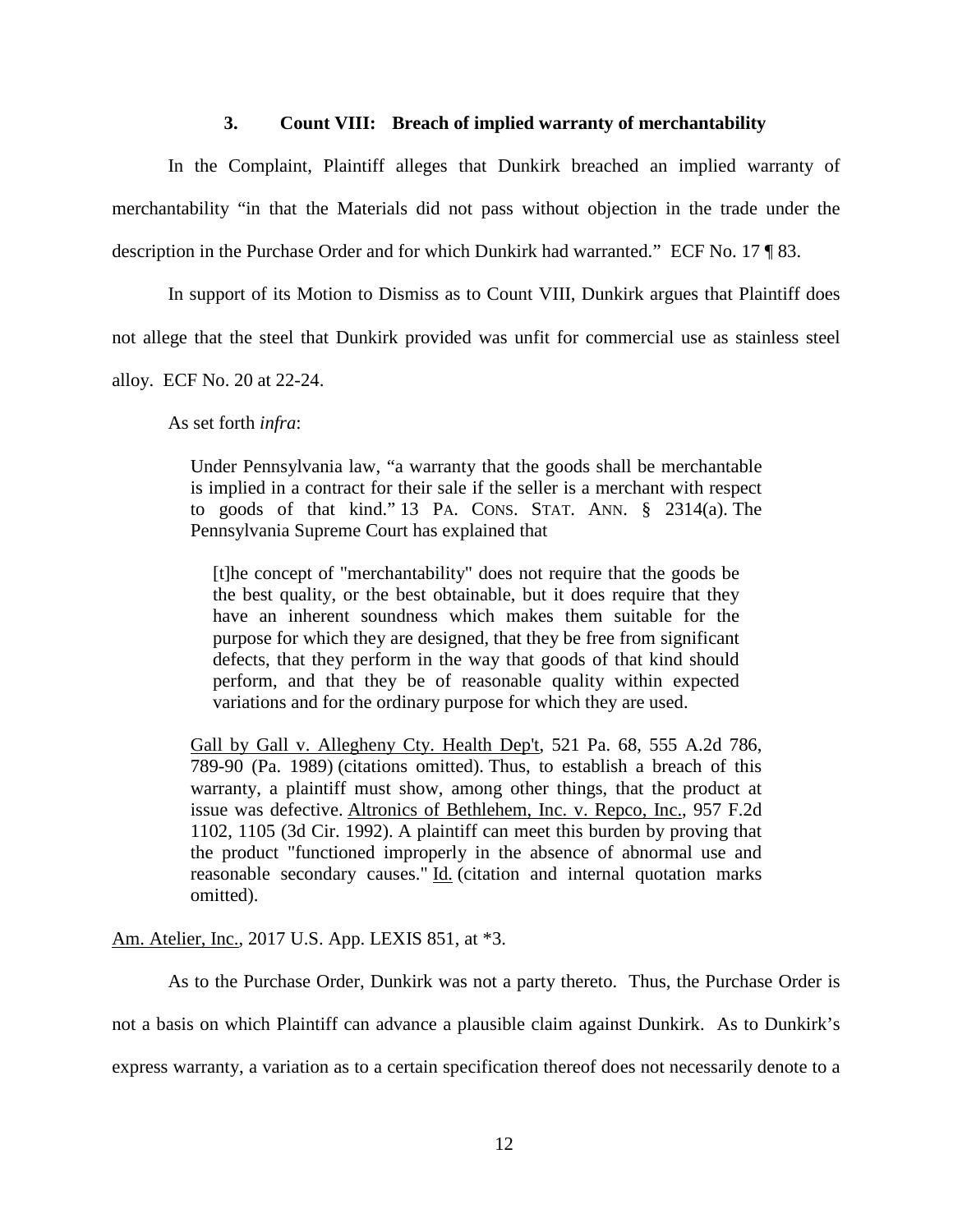defect in the Materials. Because Plaintiff has failed to allege a defect in the steel which prevented it from being used for its ordinary purpose, Plaintiff failed to advance a plausible claim as to a breach of implied warranty of merchantability. Accordingly, Dunkirk's Motion to Dismiss Count VIII will be granted.

# **4. Count IX: Breach of implied warranty of fitness for a particular purpose**

In the Complaint, Plaintiff alleges the following facts in support of Count IX:

86. Dunkirk was aware that [Plaintiff] would use the Materials for a particular purpose in a crucial shipboard system for the United States Navy. 87. Dunkirk was aware of the special and particular purpose for which [Plaintiff] purchased the Materials. 88. Dunkirk was aware that [Plaintiff] was relying on its skill and judgment such that the Materials would meet [Plaintiff's] special and particular purpose.

89. [Plaintiff] relied on Dunkirk's skill and judgment in purchasing the Materials.

ECF No. 17 ¶¶ 86-89.

In support of its Motion to Dismiss, Dunkirk argues that this claim fails because "it

would be impossible for Dunkirk to have known of [Plaintiff's] purposes at the time it sold and

shipped the steel to EMJ, which is the only relevant time with respect to [Plaintiff's] implied

warranty of fitness claim against Dunkirk." ECF No. 20 at 21.

As set forth *infra*:

The warranty of fitness for a particular purpose is more exacting [than the warranty of merchantability]. It requires that the seller had reason to know of the buyer's particular purpose at the time of contracting and that the buyer was relying on the seller's expertise. In that case, the goods are implicitly warranted to be fit for that particular purpose. 13 PA. CONS. STAT. § 2315. To establish a breach of either warranty, plaintiffs must show that the equipment they purchased from defendant was defective.

Altronics, 957 F.2d at 1105.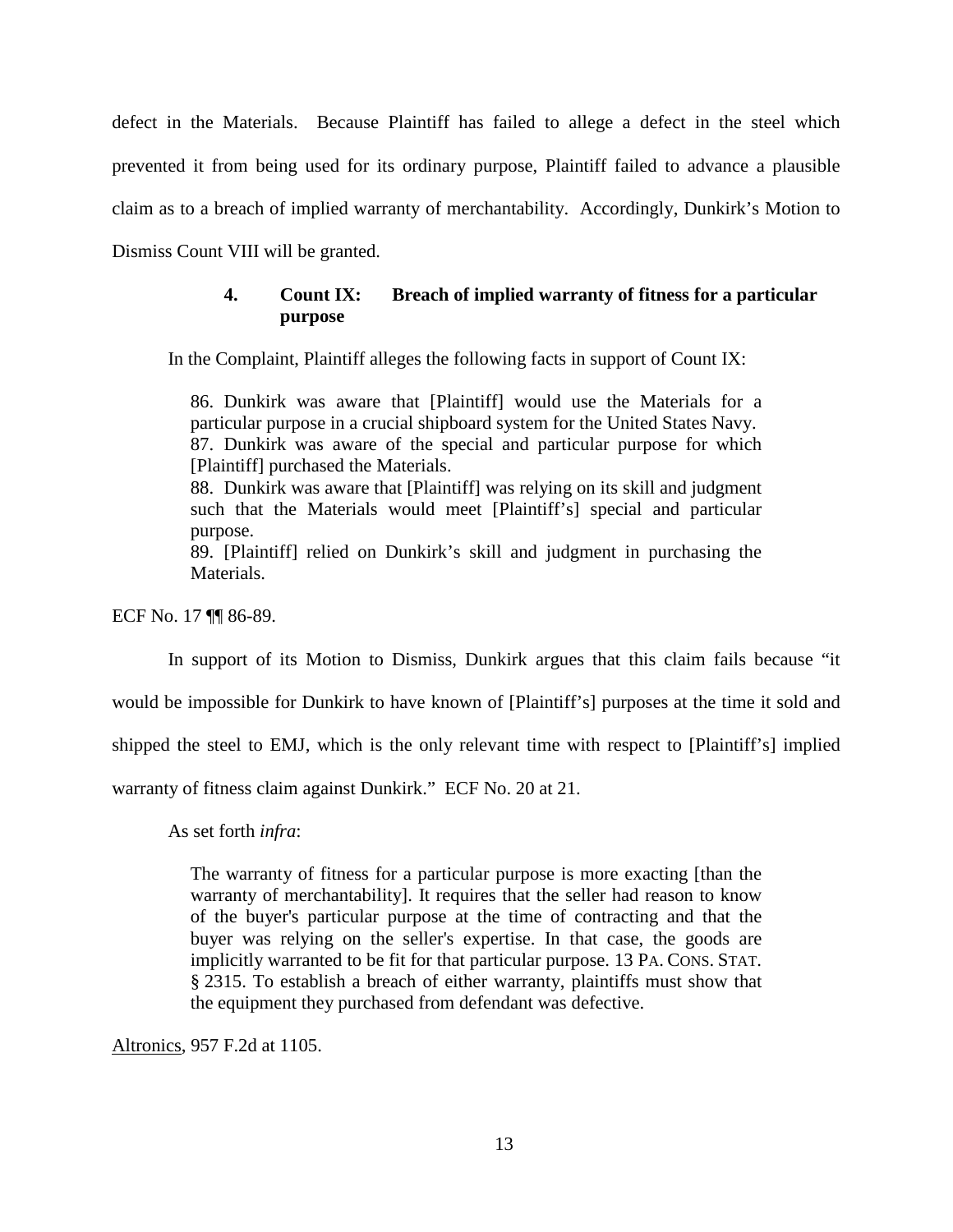Plaintiff's allegations as to Dunkirk's knowledge of Plaintiff's purpose are contradicted by allegations in the "FACTS" section of the Complaint where Plaintiff makes clear that it contacted EMJ, not Dunkirk, to purchase the Materials. Id. ¶¶ 9-11. Apparently recognizing this problem with its factual basis for this claim, Plaintiff argues in opposition to Dunkirk's Motion to Dismiss that "whether Dunkirk specifically knew [Plaintiff's] purpose in ultimately purchasing the steel from EMJ is irrelevant to its claim against Dunkirk for breach of the implied warranty of fitness for a particular purpose." ECF No. 25 at 16. However, as set forth in the legal standard above, Dunkirk's knowledge is, in fact, a critical element to a claim for breach of implied warranty of fitness for a particular purpose.

In support of its argument, Plaintiff cites to Spagnol Enterprises, Inc. v. Digital Equipment Corp., 568 A.2d 948 (Pa. Super. Ct. 1989), for the proposition that "the implied warranty of fitness for a particular purpose extends to any plaintiff 'where the injury has been incurred as a result of a defectively manufactured product which in turn results in a needless expenditure of monies in attempting to make the defective product operational and functional so as to be productive in a "business-sense."'" ECF No. 25 at 15-16 (citing Spagnol, 568 A.2d at 952). However, the quoted sentence from Spagnol is followed by this sentence: "To hold otherwise, would be to permit a manufacturer to place a product in the stream of the market and plead no liability when the instrument does not conform to the buyer's needs *which were known by the manufacturer at the time the item was sold*." Spagnol, 568 A.2d at 952 (emphasis added).

Because Plaintiff's allegations in support of this claim fail to establish that Dunkirk knew of Plaintiff's purpose for the Materials at the time of their sale and thus fail to establish a plausible claim for breach of implied warranty for fitness for a particular purpose, Dunkirk's Motion to Dismiss as to Count IX is granted.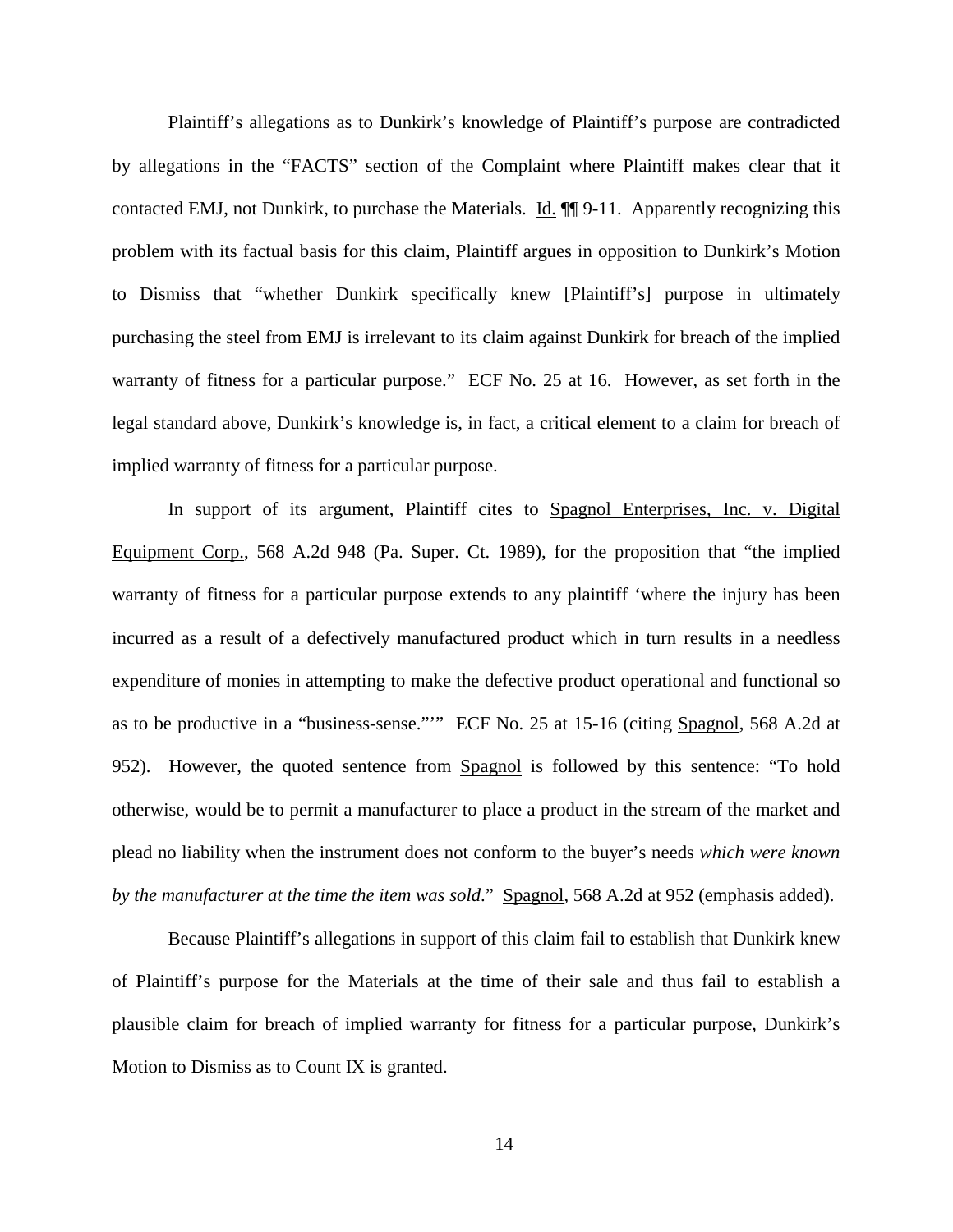## **5. Count X: Negligent misrepresentation**

In Count X, Plaintiff alleges that it justifiably relied on Dunkirk's misrepresentation as to

the material specifications of the Materials. ECF No. 17 at 14-15.

In support of its Motion to Dismiss, Dunkirk argues that this claim is barred by the economic loss doctrine. ECF No. 20 at 19-20. As explained by the United States Court of

Appeals for the Third Circuit:

Pennsylvania's economic loss doctrine "'provides that no cause of action exists for negligence that results solely in economic damages unaccompanied by physical or property damage.'" Sovereign Bank [v. BJ's Wholesale Club, Inc.], 533 F.3d [162] at 175 [(3d Cir. 2008)] (quoting Adams v. Copper Beach Townhome Cmtys., L.P., 2003 PA Super 30, 816 A.2d 301, 305 (Pa. Super. 2003)). The doctrine "'is concerned with two main factors: foreseeability and limitation of liability."" Id. (quoting Adams, 816 A.2d at 307). The first Pennsylvania appellate court to discuss the doctrine explained,

"To allow a cause of action for negligent cause of purely economic loss would be to open the door to every person in the economic chain of the negligent person or business to bring a cause of action. Such an outstanding burden is clearly inappropriate and a danger to our economic system."

Aikens v. Baltimore & Ohio R.R. Co., 348 Pa. Super. 17, 501 A.2d 277, 279 (Pa. Super. 1985). The Pennsylvania Supreme Court has recognized the doctrine's existence. See Excavation Techs., Inc. v. Columbia Gas Co. of Pa., 985 A.2d 840, 841-43 (Pa. 2009).

Azur v. Chase Bank, USA, 601 F.3d 212, 222-23 (3d Cir. 2010).

In opposition to Dunkirk's Motion to Dismiss, Plaintiff asserts that the economic loss

doctrine is inapplicable to this case on the basis of the exception to the doctrine set forth by the

Pennsylvania Supreme Court in Bilt-Rite Contractors, Inc. v. The Architectural Studio, 866 A.2d

270 (Pa. 2005).

In Bilt-Rite, the Pennsylvania Supreme Court carved out a narrow exception to the economic loss doctrine, rendering the doctrine inapplicable "in cases where information is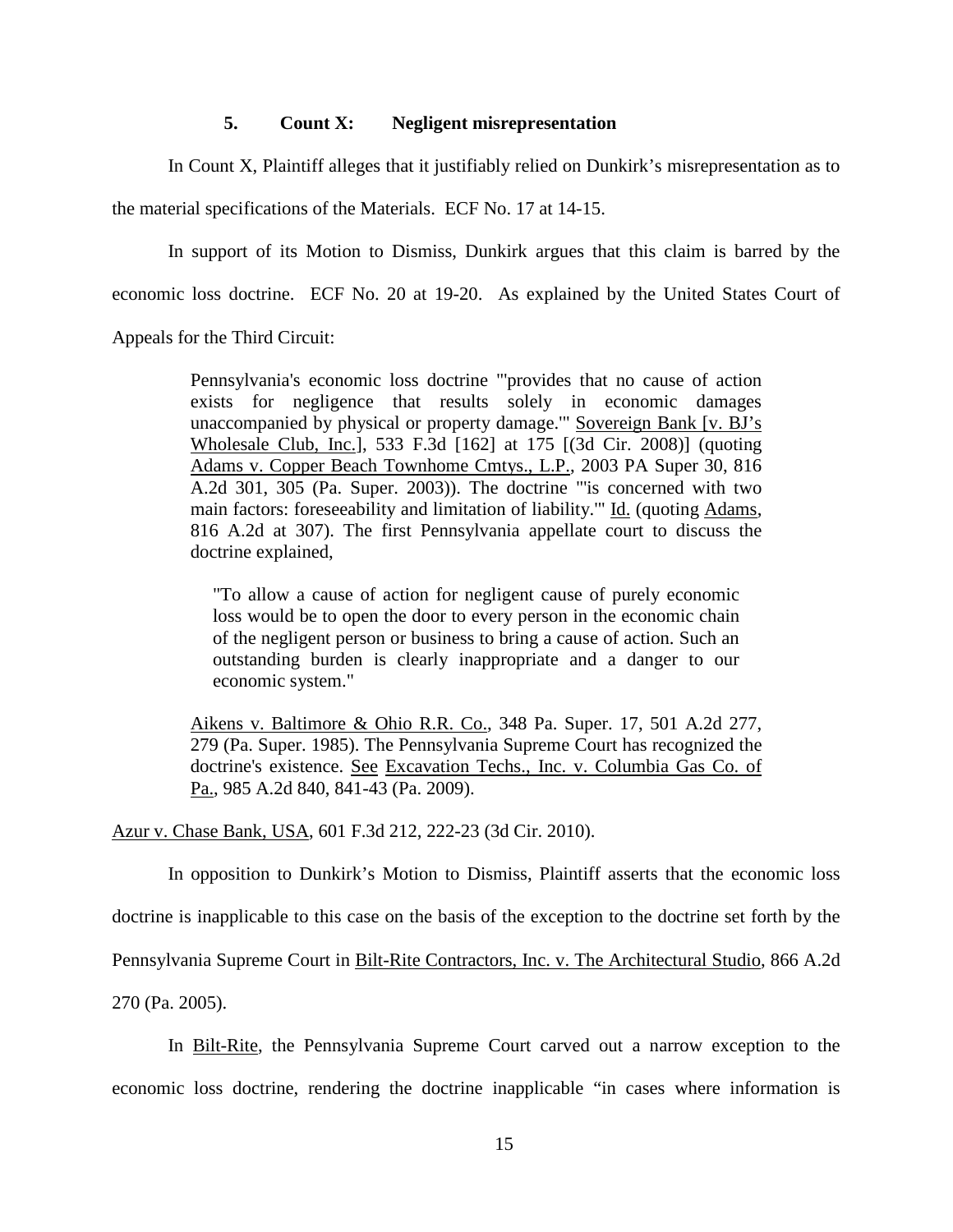negligently supplied by one in the business of supplying information, such as an architect or design professional, and where it is foreseeable that the information will be used and relied upon by third persons, even if the third parties have no direct contractual relationship with the supplier of information." Id. at 287. In so doing, the Pennsylvania Supreme Court clarified the contours of negligent misrepresentation "as it applies to those in the business of providing information to others." Id.

Plaintiff asserts that the Bilt-Rite exception is applicable to its claim for negligent misrepresentation because Dunkirk "supplied false information in the course of its business regarding the specifications of the steel…." ECF No. 25 at 18. The Court disagrees.

Plaintiff alleges in the Complaint that Dunkirk is a specialty finished and semi-finished steel manufacturer. ECF No. 17 ¶ 2. There is no allegation that Dunkirk is in a business of providing information, nor does it appear that it is. Thus, the narrow exception set forth in Bilt-Rite does not apply and Plaintiff's claim of negligent misrepresentation is barred by the economic loss doctrine.

Accordingly, Dunkirk's Motion to Dismiss Count X will be granted.

### **IV. CONCLUSION**

For the foregoing reasons, EMJ's Motion to Dismiss, ECF No. 22, will be denied as to Count I and Count II and granted as to Count III, Count IV and Count V.

Additionally, Dunkirk's Motion to Dismiss, ECF No. 19, will be denied as to Count VI and granted as to Count VII, Count VIII, Count IX and Count X. An appropriate Order follows.